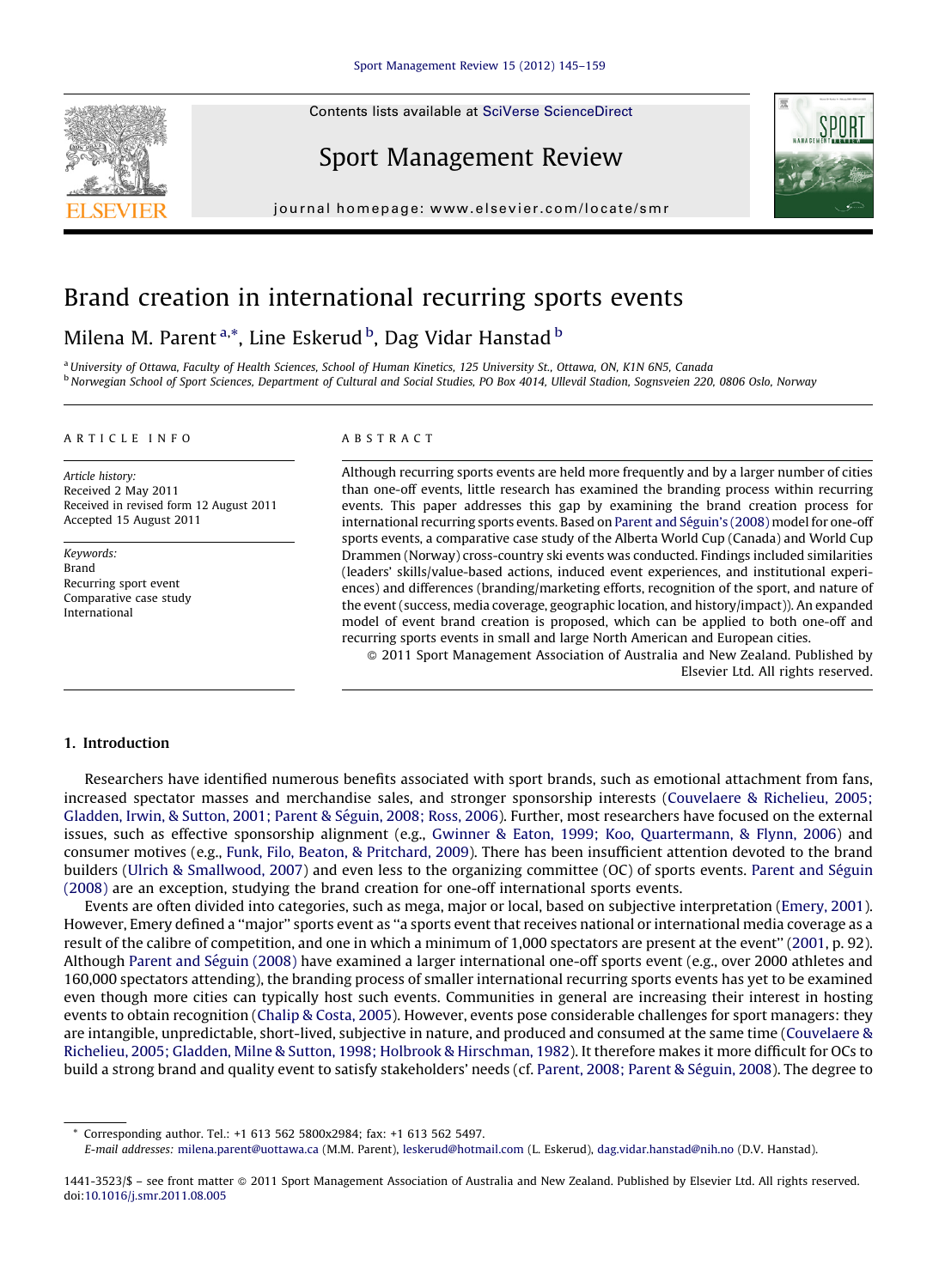which a high quality event can be achieved is strongly affected by the organizers' relationships with various stakeholders [\(Parent, 2008](#page--1-0)). Stakeholders are individuals or groups who can affect the organization or be affected by its actions [\(Jones,](#page--1-0) [1995](#page--1-0)). Examples of stakeholders in a sport event include: the community residents and sponsors, media (local, national, and international), various levels of government, the organizers' paid staff and volunteer base, delegations, and sport organizations (locally, nationally, and internationally) [\(Parent, 2008\)](#page--1-0). For organizers to be able to effectively build a brand for their event, they need to be aware of factors that are likely to have an impact on the brand process. A ''good'' brand will allow the event to be seen as desirable by stakeholders, such as sponsors and ticketholders, thereby allowing the organizers to garner resources from these stakeholders (cf. [Parent, 2008\)](#page--1-0).

Thus, the purpose of this paper is to examine the brand creation process for international recurring sports events. To do so, we take, as our starting point, Parent and Séguin's (2008) model and use the International Ski Federation (FIS) Cross-Country Alberta (Canada) World Cup 2008 and the FIS Cross-Country World Cup Drammen (Norway) 2008 as case studies. This paper thereby fills a gap in the literature by (1) examining a smaller sports event in two different countries and in smaller cities; (2) examining recurring sports events; and (3) testing Parent and Séguin's (2008) model. Findings could support and extend Parent and Séguin's model, making the revised model applicable to one-off and recurring sports events in small and large North American and European cities. Recurring event organizers have time to fine-tune (or even reconstruct) their brand from one year to the next; however, the event must still be perceived by the rights holders (the parent organization, typically the international federation, hereafter IF) as successful to have the chance to host the event again.

The paper begins with a presentation of the theoretical framework. This is followed by a description of the methods. The results are then presented and discussed. Finally, concluding remarks and future directions are provided.

#### 2. Theoretical framework

To examine the event branding process, a further description of key theoretical concepts is needed. The following provides an overview of brand knowledge. The one-off event brand creation model developed by Parent and Séguin (2008) is described, as well.

#### 2.1. Brand knowledge

Brands are suggested to be the greatest asset of a company ([Aaker, 1991](#page--1-0)). Within marketing, this concept is widely studied (e.g., [Aaker, 1996; de Chernatony, 1999; Kapferer, 1997; Kotler & Keller, 2006](#page--1-0)). Brand equity refers to successful brands and is made up of awareness, associations, perceived quality, and loyalty assets [\(Aaker, 1996](#page--1-0)). This added value helps organizations differentiate themselves from others and establish a competitive advantage [\(Kotler & Keller, 2006; Shank,](#page--1-0) [2005](#page--1-0)).

[Gladden et al. \(1998\)](#page--1-0) built on [Aaker's \(1996\)](#page--1-0) conceptualization of brand equity and constructed a cyclical model in a team sport setting where team-related (e.g., star player), organization-related (e.g., entertainment package), and market-related factors (e.g., geographical location) are believed to function as equity antecedents. These authors further argued that brand equity results in marketplace consequences, which affect marketplace perceptions. In turn, these perceptions are believed to influence the initial antecedents through a feedback loop.

[Ross \(2006\)](#page--1-0) subsequently presented a cyclical framework for spectator-based brand equity for sport teams. Similar to [Gladden et al. \(1998\)](#page--1-0), he proposed three antecedents to brand equity: (1) organization induced (marketing mix); (2) market induced (word-of-mouth and publicity); and (3) experience induced (actual consumer experience). These antecedents are believed to influence brand awareness and association, which, again, have consequences for the marketplace. Marketplace perceptions are further believed to affect the antecedents through feedback. Whereas Gladden et al. based their framework on models developed for physical goods, [Ross \(2006\)](#page--1-0) emphasized service-oriented principles and the characteristics of spectator sports. A limitation of both approaches is that they merely focus on sports teams. Brand antecedents for teams may differ from events, as teams are considered more enduring than event organizations ([Couvelaere & Richelieu, 2005; Holbrook](#page--1-0) [& Hirschman, 1982; Venable, Rose, Bush, & Gilbert, 2005](#page--1-0)).

Spectators are not left with a physical product after watching an event; rather, they are left with perceptions and memories (cf. [Berry, 2000\)](#page--1-0). [Urde \(2003\)](#page--1-0), from an organizational perspective, emphasized how brands are in continuous interaction with the identity of the consumers and that of the organization. As for the internal process, he underlined the importance of the organization's mission, vision, and values. Following the same line of thought, [Ulrich and Smallwood](#page--1-0) [\(2007\)](#page--1-0) presented the term ''leadership brand'' and described how organizations should ensure that their employees become committed to the organizational values. As they explained, ''leadership brand is an extension of an organization's brand or identity because it shows up in the behaviours and results of leaders throughout a firm in a manner that bridges employee and customer commitment'' (p. xi).

#### 2.2. Event brand creation model

Parent and Séguin (2008) examined the branding process within a sport event setting and proposed a brand creation model for one-off events comprised of three referents: (1) the leadership group; (2) the context of the event; and (3) the nature of the event. Within the leadership group factor, three skill sets were highlighted: